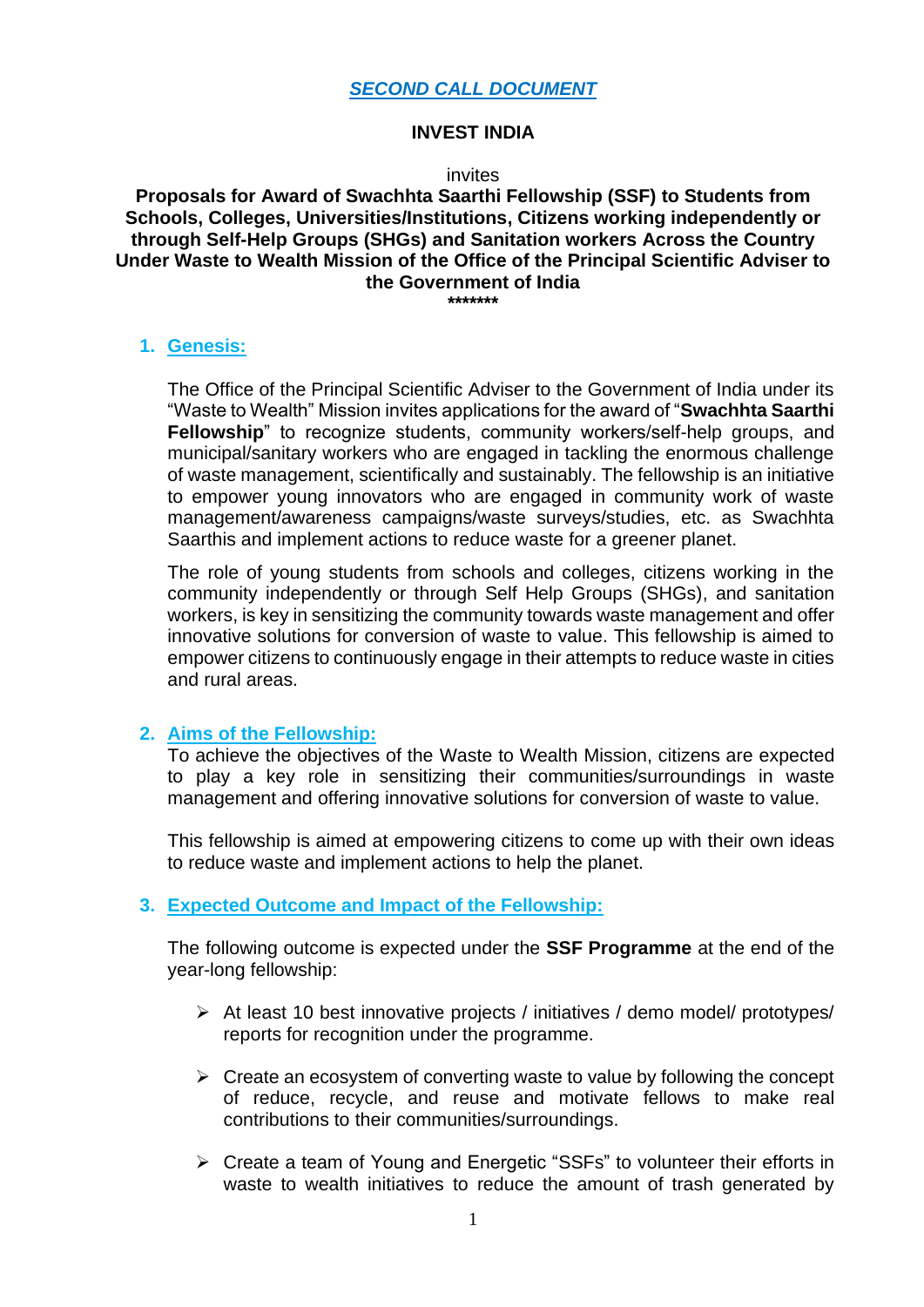schools/colleges/universities/communities, to create awareness among their peers / communities about waste management and drive environmental stewardship by finding ways to reduce and reuse of waste.

➢ Engagement with sanitation workers and encourage them on use of technology interventions for efficient waste management and its conversion to value.

# **4. Eligibility Criteria**

Open to all students from Schools, Colleges, Universities, Institutions, as well as Citizens working independently or through Self-Help Groups (SHGs) and Sanitation Workers. Applicants applying under Category-C must have done some previous work/ already doing some work on waste to wealth management activities including waste management awareness campaigns, surveys, studies, etc.

Those who are already availing fellowship under SSF (FY 2021-22) are not eligible under this call. This fellowship is on "Individual Basis" and group fellowship is not applicable. However, SHGs can work as an organization and the fellowship will be in the name of applicants.

#### **5. Who can apply**

#### **I. Category-A**

 $\triangleright$  School students – 9<sup>th</sup> to 12<sup>th</sup> standards

(The applicants should give credentials of their teacher / guardian who will ensure submission of monthly, half yearly and yearly progress reports)

#### **II. Category-B**

- ➢ Students from UG & PG colleges, Universities/ Institutions
- $\triangleright$  Research students/scholars a clear plan of action with few outcomes and impact in one year. If possible, some paper/articles etc are expected during the fellowship.

#### **III. Category-C**

- ➢ Self Help Groups (SHGs) (a maximum of two applications can be submitted by one SHG)
- ➢ Sanitation workers
- $\triangleright$  Citizens working in the community

*All applicants are required to submit proof of them being a student (I-card issued by school/colleges/universities/institute or Aadhar card for citizens or proof of SHGs registration/association) as mentioned in the Format for application/proposal. Final selection will be based on complete verification of the necessary documents required for the SSF Programme.*

6. Last Date to Apply: - All complete applications will be received online by April 4<sup>th</sup>, 2022 and the decisions will be announced once all submitted applications have been reviewed .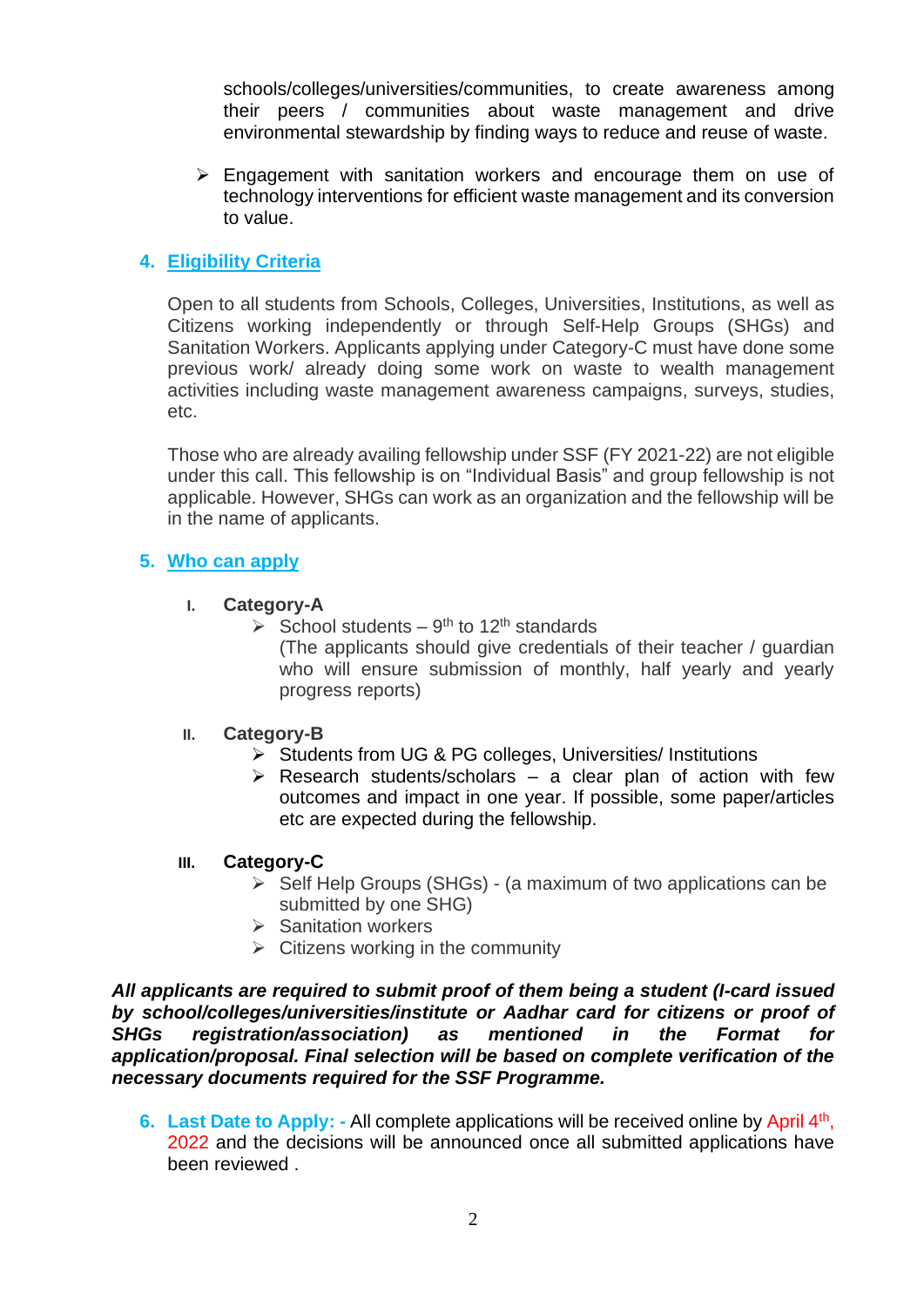# **7. How to Apply:**

Online applications are to be submitted at www.wastetowealth.gov.in/fellowshiphome

## **8. Fellowship Amount Category-wise:**

### **I. Category A Proposals (School students)**

School students from 9th to 12th standards engaged in waste management community work come under **Category-A.** An amount of **Rs. 500/- per month** would be given as Fellowship for a period of 1 year **subject to** continued submission of the monthly activity reports, participation in monthly SSF Samvaads, half yearly and yearly (final) progress report, demo models, etc. on completion of one year.

## **II. Category B Proposals (College/University/Institute students)**

Students from College/University/Institutions - UG, PG & Research students engaged in waste management community work come under **Category-B.** An amount of **Rs. 1,000/- per month** would be given as Fellowship for a period of 1 year **subject to** continued submission of the monthly activity reports, participation in monthly SSF Samvaads, half yearly and yearly (final) progress report, demo models, etc. on completion of one year.

#### **III. Category C Proposals (SHGs/NGOs/sanitary workers)**

Citizens working independently or through Self Help Groups (SHGs), municipal or sanitary workers working beyond specifications of their job requirement/descriptions come under **Category-C.** A maximum of 2 citizens from the same SHG can apply. An amount of **Rs. 2,000/- per month** would be given as Fellowship for a period of 1 year **subject to** continued submission of the monthly activity reports, participation in monthly SSF Samvaads, half yearly and yearly (final) progress report, demo models, etc. on completion of one year.

*Note- the fellowship will be released on monthly basis depending on the submission of monthly progress reports by due date and also continued participation in SSF Samvaad each month. In case of non-submission of monthly reports and non-participation in the SSF Samvaad by selected SSFs consecutively for two months, the fellowship will be discontinued.*

**9. Process of Selection:** An expert committee will evaluate the proposal, and the successful proposals will be provided funding (as detailed above) for a period of one year.

**Broad selection parameters / indicators**

- I. Relevance of the work already done by the applicants
- II. Innovative solutions implemented in their activities
- III. Practicality for replication of the activities undertaken
- IV. Engagement of the peers / community
- V. Proposed action plan for a year
- VI. Expected outcome and impact

*(For Category A and B applicants, requirement of previous work done is not mandatory and their evaluation will be on the basis of the basic understanding of waste to wealth initiatives and the proposed plan of action for one year, expected outcome and impact etc.)*